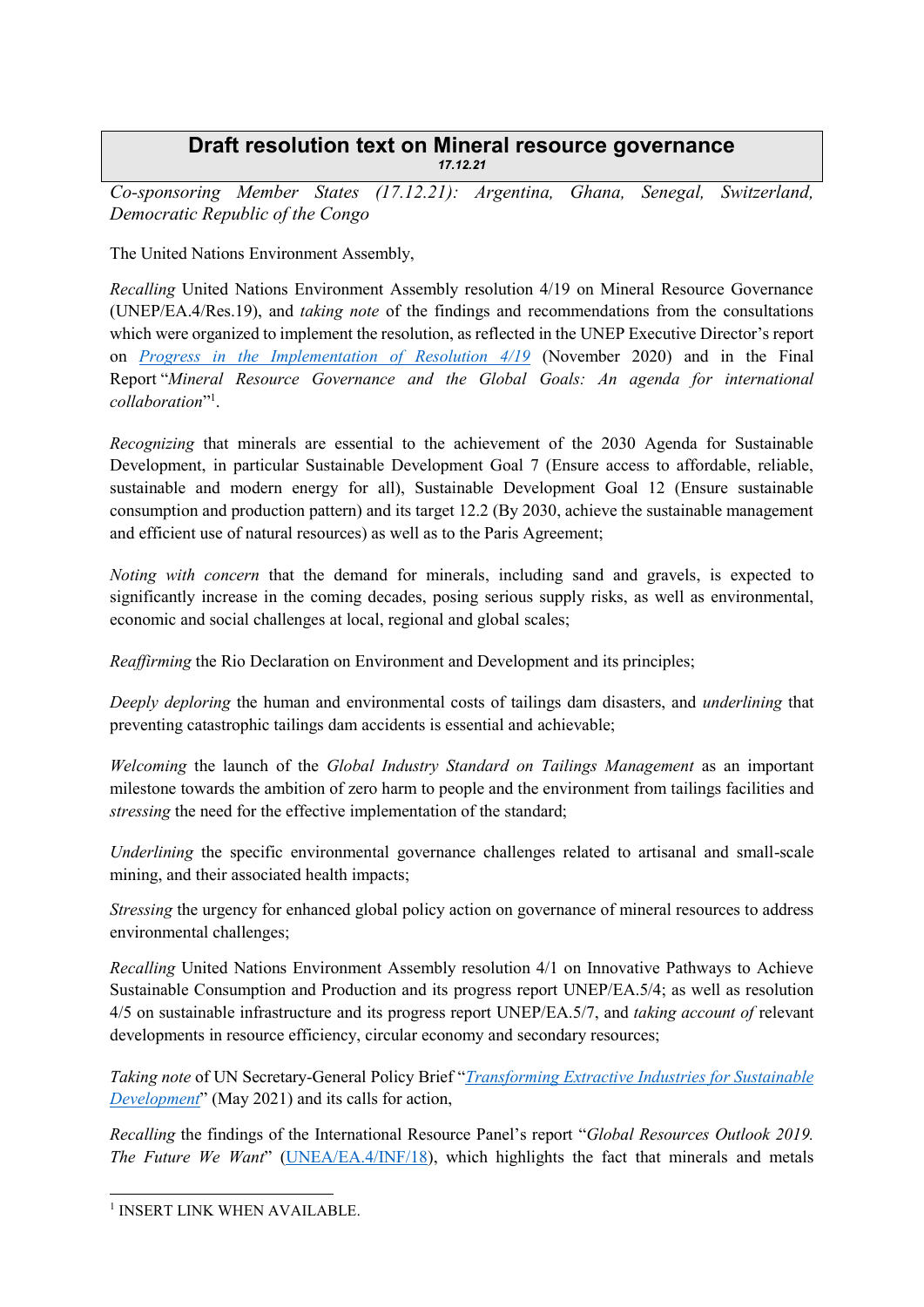extraction and processing up to ready-to-use materials account for about a fifth of global greenhouse gas emissions, and about a fifth of the health impacts;

*Noting* that the International Resource Panel is currently working on an assessment report on how the financing of minerals production could be reformed to bring about sustainable production of these commodities, and the equitable distribution of their economic and social benefits.

- 1. *Encourages* Members States and relevant stakeholders active along the mineral supply chain, including the financial sector and international financial institutions, to align mining practices and investments in mining with the 2030 Agenda for Sustainable Development, the Paris Agreement, the Post-2020 Global Biodiversity Framework, the Minamata Convention and other relevant multilateral environmental agreements, and 'build back better' following the COVID-19 pandemic;
- 2. *Decides* to convene an ad-hoc open ended working group with the aim of developing recommendations to UNEA on reducing the environmental impacts of minerals extraction and along the full life-cycle of the mine, including processing and refining where relevant, enhancing responsible business practices including transparency and environmental due diligence in line with internationally agreed environmental goals, and:
	- a. *Requests* the Executive Director of UNEP to provide administrative support for this work;
	- b. *Decides* that the ad hoc open-ended working group will be informed by and build on UNEP/EA.4/Res.19 and its progress report UNEP/EA.5/14, bearing in mind UNEP/EA.4/Res.1 and the progress report UNEP/EA.5/4, UNEP/EA.4/Res.5 and its progress report UNEP/EA.5/7 as well as other relevant resolutions, decisions and reports by the UNEP, the International Resources Panel, the work of the Intergovernmental Forum on Mining, Minerals, Metals and Sustainable Development (IGF) and other organizations, Member States and stakeholders as appropriate;
	- c. *Decides* that the ad hoc open-ended working group will include experts with the relevant expertise from all Member States, representation from relevant international organizations, multilateral environmental agreements and stakeholders;
	- d. *Decides* that the ad hoc open-ended working group will convene at least […] meeting(s), but no more than […] meetings, before the sixth [or seventh] session of the United Nations Environment Assembly, including enabling the participation of developing countries, and be funded by voluntary contributions;
- 3. *Decides* that the ad hoc open-ended working group will have the initial following mandate:
	- a. develop a proposal for global common vision and objectives towards the sustainable management of mineral resources for 2030, primarily addressing extraction and the full life-cycle of the mine, including processing and refining where relevant, for consideration by UNEA;
	- b. assess existing international policies and legal instruments in terms of their coherence with internationally agreed environmental goals and their adequacy to address existing challenges, in view of identifying governance gaps, regarding but not limited to artisanal and small-scale mining (ASM), mine tailings, rehabilitation of contaminated sites and closed mines, transparency, environmental due diligence, sand;
	- c. consider the recommendations of the International Resource Panel concerning a "sustainable development license to operate" and evaluate possible implementation actions;